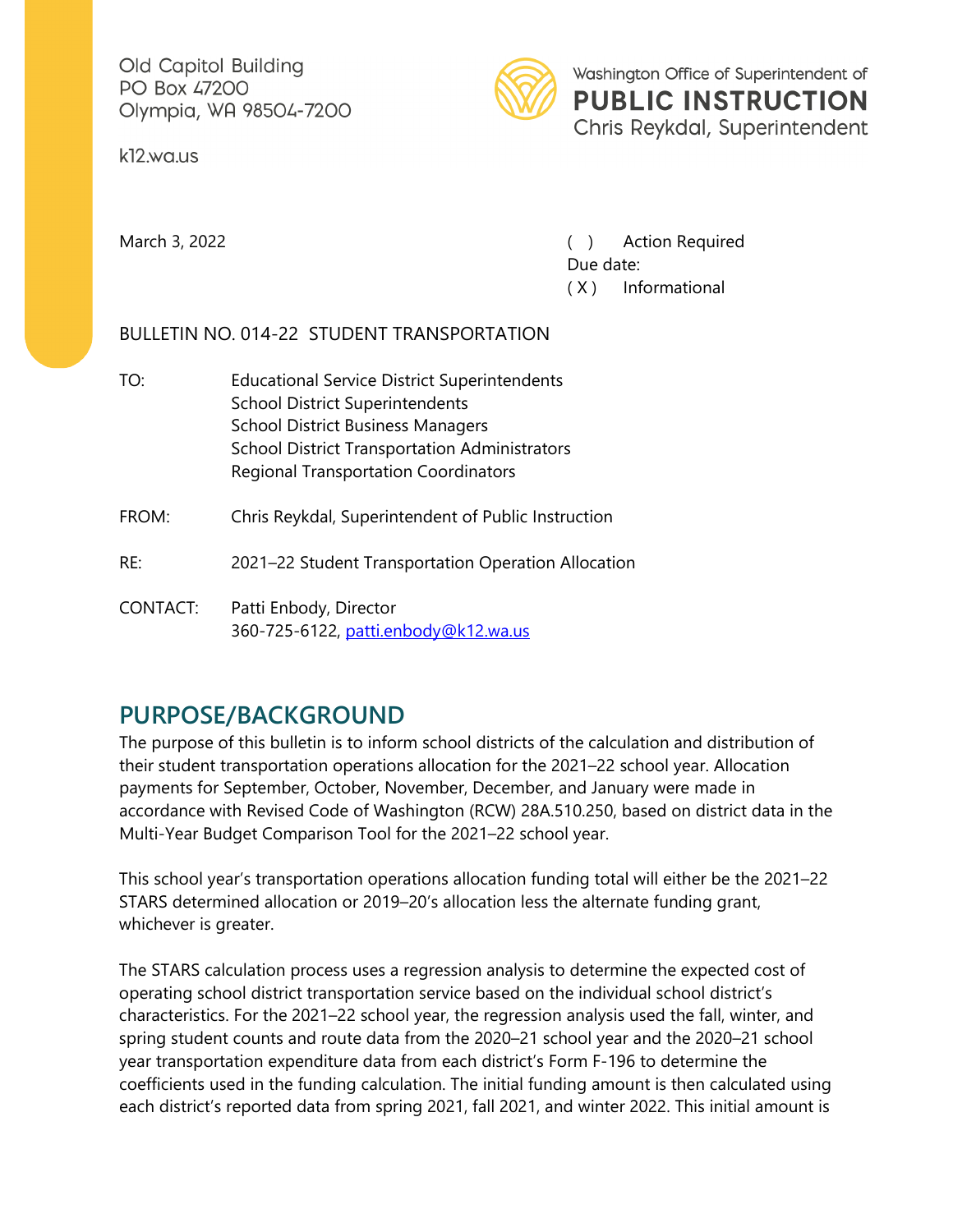BULLETIN NO. 014-22 ST March 3, 2022 Page 2

compared to the school district's prior year expenditures, and the lesser of these two values is selected.

A summary of the student transportation operation allocation for each district is attached to this bulletin. The summary shows the calculated allocation and the amount of any funding adjustment.

The details of the STARS calculation, including all adjustments, is available online at the Office of Superintendent of Public Instruction's (OSPI) Student Transportation Allocation Reporting [System's](https://www.k12.wa.us/policy-funding/student-transportation/student-transportation-allocation-reporting-system-stars) website. Select the link marked "Operations Allocation Detail Report 1026A." There is a drop-down list of districts. On the same page is a Description Detail Report (PDF) explaining the calculation process for the 1026-A Report.

Details of district reported data are provided in the following STARS reports: The Student Detail Report, the Route Summary Report, the Bus Summary Report, and the Route Detail Report. These reports are available in the reports tab within the STARS Educational Data System (EDS) and on OSPI's Student Transportation STARS website (link shown above) under "Quarterly Reports". All reports are combined into a single PDF file name starting with the report period and then "District Detail Report". These reports are available in a drop-down menu.

Please contact your regional transportation coordinator if you find any errors with the data displayed on your Report 1026-A, or if you have questions regarding the calculation. Their contact information is provided below:

| Region 1 (For districts in ESD 112 and ESD 113) | Region 2 (For districts in ESD 114 and ESD 121)           |
|-------------------------------------------------|-----------------------------------------------------------|
| Rodney McKnight                                 | Chris Jose                                                |
| <b>ESD 112</b>                                  | Puget Sound ESD 121                                       |
| 2500 NE 65th Avenue                             | 1282 Valentine Avenue SE                                  |
| Vancouver, WA 98661-6812                        | Pacific, WA 98047                                         |
| 360-952-3595                                    | 253-686-1126                                              |
| rodney.mcknight@esd112.org                      | cjose@psesd.org                                           |
| Region 3 (For districts in ESD 189)             | Region 4 (For districts in ESD 105, ESD 123, and ESD 171) |
| Mark Dennis                                     | Dan Payne                                                 |
| Northwest ESD 189                               | <b>ESD 105</b>                                            |
| 1601 "R" Avenue                                 | 33 S. Second Avenue                                       |
| Anacortes, WA 98221                             | Yakima WA 98902                                           |
| 360-299-4008                                    | 509-454-3105                                              |
| mdennis@nwesd.org                               | dan.payne@esd105.org                                      |
| Region 5 (For districts in ESD 101)             |                                                           |
| Eric Engle                                      |                                                           |
| NEW ESD 101                                     |                                                           |
| 4202 South Regal                                |                                                           |
| Spokane, WA 99223-7738                          |                                                           |
| 509-789-3558                                    |                                                           |
| eengle@esd101.net                               |                                                           |